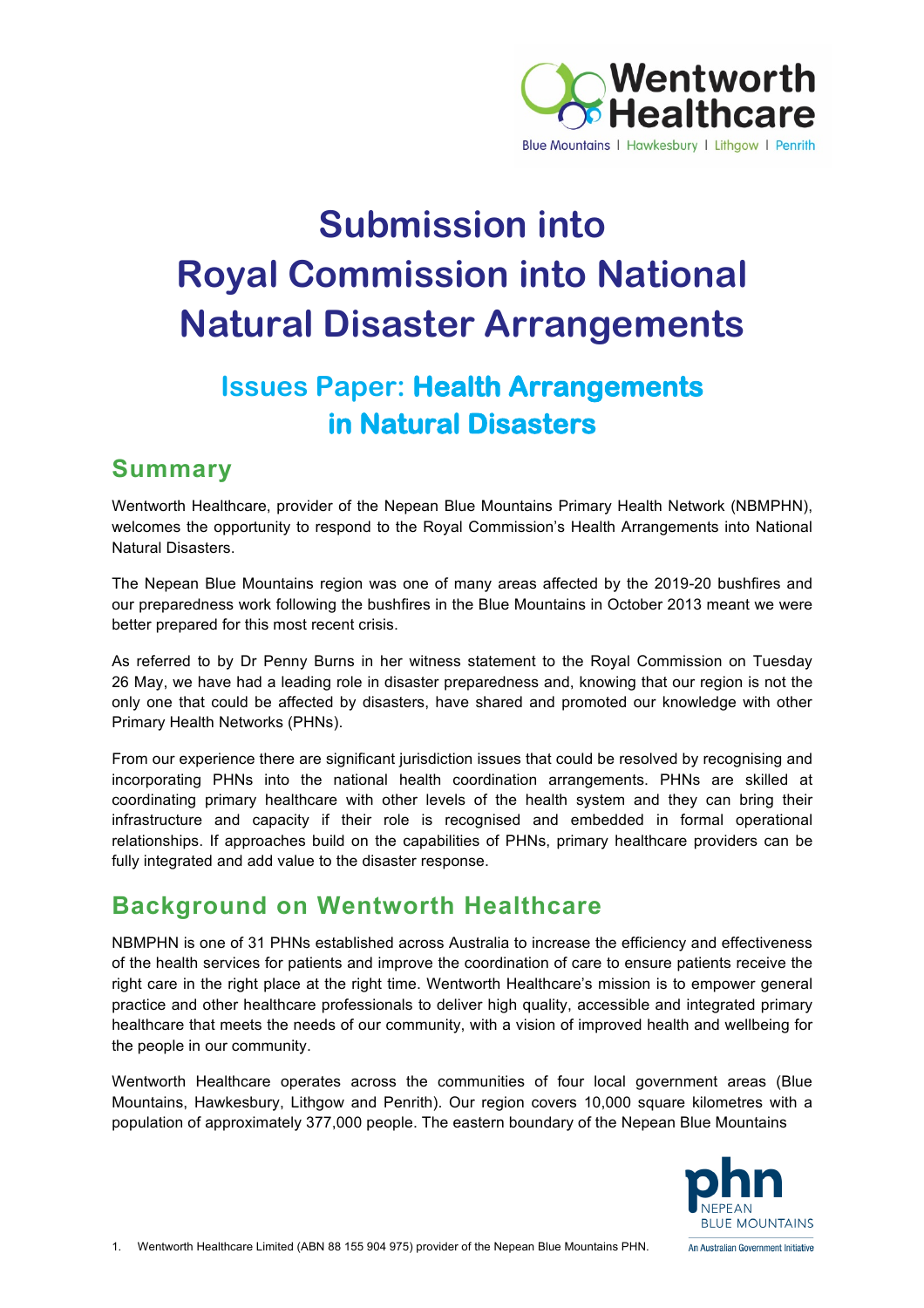

region is located 70 kilometres west of Sydney at Penrith and extends to the west through the Blue Mountains and Hawkesbury in the north, to Lithgow, which is approximately 165km from Sydney at its westerly boundary. The Hawkesbury extends to the north adjoining the Singleton, Cessnock and Central Coast council areas.

We support 139 general practices consisting of 502 GPs who conduct 2 .7 million GP consultations per year. The region has 80 community pharmacies and over 1,400 allied health professionals.

The region encompasses a mix of urban, rural, bushland, industrial and commercial lands, as well as the Hawkesbury/Nepean river system and vast tracts of National Parks. It experiences extreme heat in the Penrith and Hawkesbury areas, and extreme cold and snow in the upper Blue Mountains and Lithgow. These conditions leave the region vulnerable to natural disasters and adverse weather conditions such as bushfires, flooding, heatwaves, drought and snowstorms and landslides. For example, in October 2013 the region experienced major devastating bushfires. In contrast, 12 months later in October 2014 the upper Blue Mountains experienced a snowstorm that saw the major highway closed. In 2016 and 2020 the Hawkesbury experienced significant closures of roads and major river crossing bridges due to flooding, and in January 2020, a new record temperature of  $48.9^{\circ}$ C was recorded in Penrith. Until recently, much of the region was classified as drought affected.

#### Question 1: Are the current national health coordination arrangements appropriate to respond to natural disasters in Australia? If not, how should they be improved?

**Our experience shows that there are significant jurisdiction issues that need to be addressed prior to disaster that needs high-level endorsement to be realised.** PHNs bring significant networks, knowledge and capacity to the disaster response and there is a missed opportunity to fully incorporate them into coordination arrangements at national and state levels. The role of PHNs in disasters is yet to be defined, recognised or embedded.

**The role of primary care providers in the planning, response and recovery phases of a natural disaster needs to be formally recognised at a national and state level and clearly communicated at all levels to set expectations that local level plans will incorporate PHNs and primary care providers into planning and preparedness**.

**The role of primary care providers needs to be within scope of primary care and not seen as backup to acute care that may need to be provided within a hospital setting. They need to be complementary to the work of others involved in the response and recovery phases of a natural disaster.**

Although federally funded, PHNs are skilled at working across the health system and this coordination role is an important aspect of working in disaster response. PHNs can also address emerging needs and gaps in service provision through their role as commissioners of locally appropriate services.

Our preparedness work in the Nepean Blue Mountains following the 2013 bushfires enabled us to navigate the jurisdiction issues to ensure GPs in our region could be integrated in the evacuation centres during the 2019-20 bushfires if required. However, other PHNs report that GPs were unable to enter because they didn't have pre-arranged formal authority.

Governance structures that include PHNs can circumvent some of the hurdles needed to get access to networks, people, equipment and locations where primary care is needed.

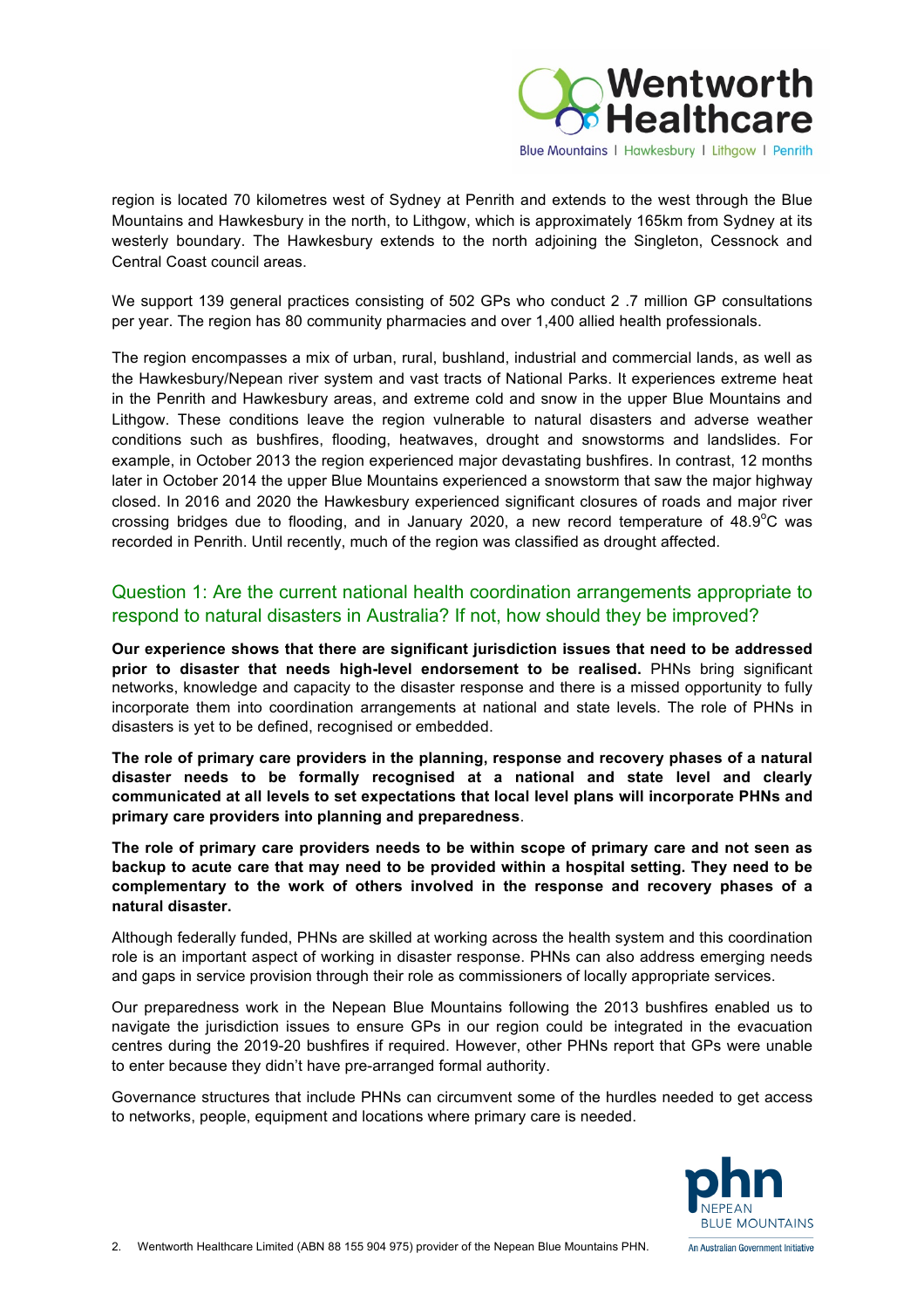

**There should be a requirement (and possibly a mandate) for PHNs and Local Health Districts (LHDs) / Local Health Networks (LHNs) to work together in disaster planning, preparation, response and recovery, and be included in the plans and arrangements at a National and State level so these arrangements are the norm rather than the exception. This will avoid confusion at the time of a natural disaster, which is not a time to be introducing new arrangements.**

While the Nepean Blue Mountains region has developed local arrangements to incorporate primary care in their health response to natural disasters, this is reliant on goodwill, a shared understanding of the benefits and relationships between the PHN and LHD.

It is imperative that planning occurs at the local level but is supported at the State and National level.

#### Question 2: Should primary care providers and primary health networks be better integrated in natural disaster preparedness, response and recovery? If so, how should this be done?

Primary care providers and PHNs need to be better integrated in natural disaster preparedness, response and recovery. Integration of primary care providers needs to occur via PHNs working as part of the already established health response that occurs at a regional level through the Local Health Districts/ Local Health Networks, prescribed at a State level.

#### **PHNs are well placed to be able to coordinate the primary healthcare response during and after disasters. Preparedness and integration with the wider health response at a regional and state level is essential for this to be successful.**

PHNs have unique insights into their communities and the health system at a local level and as part of their integration role, are familiar with working across systems and sectors.

Governance structures such as clinical councils and community advisory groups as well as the wellestablished relationships PHNs have with general practices and other primary care providers in their region, mean that they can mobilise quickly and reduce the burden on hospital resources where a primary care response would be more appropriate and better received from the community.

From our experience these providers are willing to contribute. However without adequate preparedness work, the role of primary care providers risks being uncoordinated and a burden on current well defined acute health response systems if trying to define, coordinate and incorporate during the critical response phase of a natural disaster.

#### **Requirements for PHNs and LHDs to work together in natural disaster preparedness, response and recovery needs to be supported at a state and national level.**

It is vital that the role of primary care be well defined and clearly incorporated into current natural disaster preparedness as one overall system where each party knows the roles and chain of command so that during a natural disaster agreed responses are ready to be enacted.

At a state level, Local Health Districts/Local Health Networks need to be mandated to work with their local PHNs. At a national level, PHNs need to be required and resourced (through the Department of Health PHN Program arrangements), to work with the local Health Emergency Management structures and represent primary care on local regional emergency management committees.

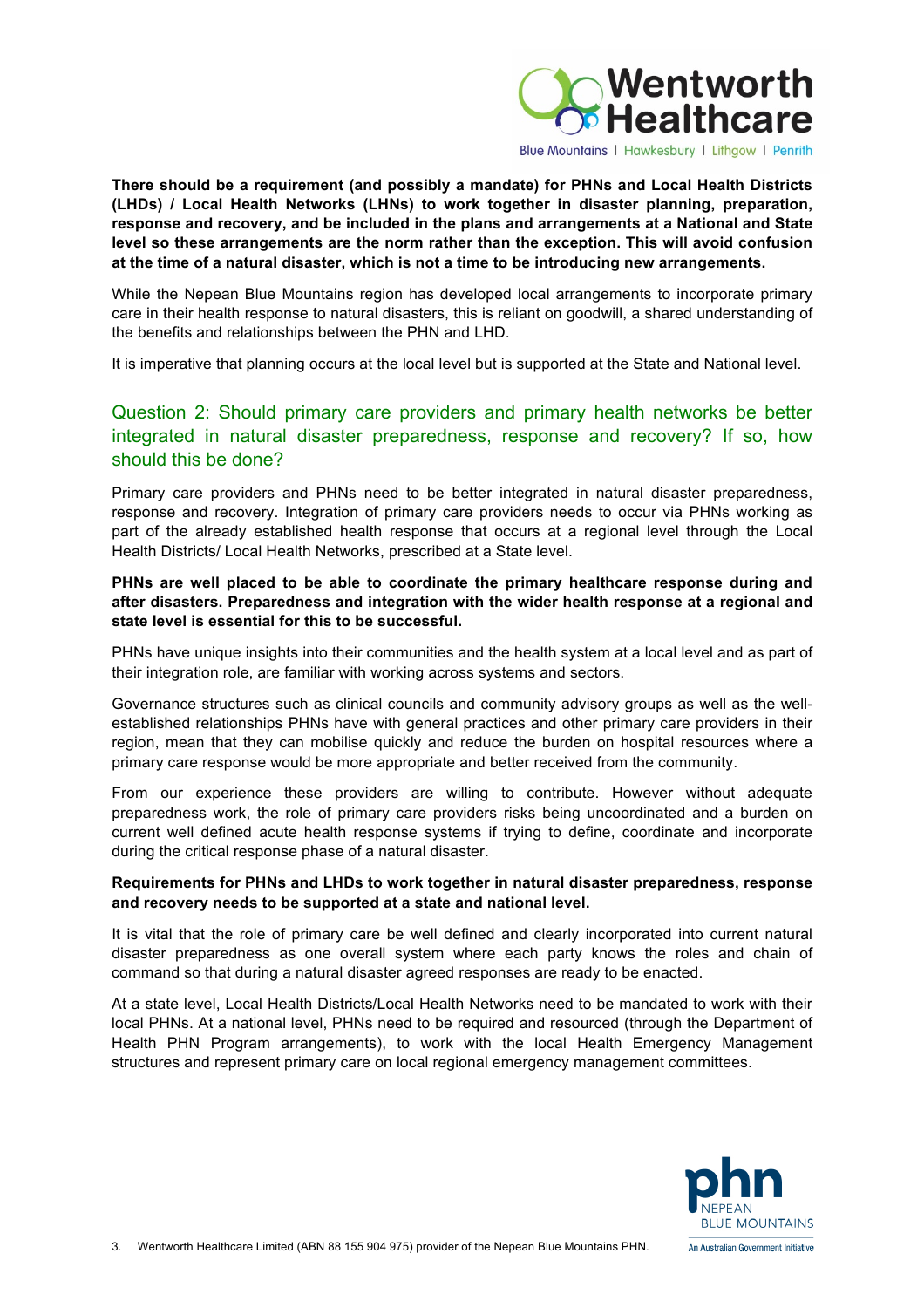

#### **CASE STUDY – Nepean Blue Mountains Primary Health Network**

Since the devastating 2013 Blue Mountains bushfires, our organisation has taken the lead in supporting the role of general practitioners in a disaster and has been advocating for an integrated approach to disaster planning that recognises the important role of primary care providers. This is highlighted in the Case Study below.

#### *2013 Blue Mountains Bushfires*

*On 17 October 2013, bushfires swept through the leafy suburbs of Springwood, Winmalee and Yellow Rock in the Blue Mountains, destroying 196 homes and damaging a further 132 homes. A further 9 homes were destroyed by a separate fire on the same day, further west in Mount Victoria. There were mass voluntary evacuations of whole suburbs and neighborhoods, with many residents relocating to emergency evacuation centres. The main evacuation centre was established at a local club in Springwood. The entire City of Blue Mountains local government area was declared a natural disaster area.* 

*The wider Blue Mountains community was on high alert for the 6 days following, with catastrophic conditions forecasted for Wednesday 23 October 2013. As a result, all schools across the local government area were closed for the day. Residents were urged to prepare their homes and/or relocate to evacuation centres, or leave the area before the adverse weather conditions arrived.* 

#### *Initial Response from Wentworth Healthcare during and immediately following the disaster*

*While there was a coordinated and well-resourced response from emergency services and the Local Health District, the role for general practitioners was not clear and the need for primary healthcare support at the crowded emergency evacuation centres was identified early on. Many people had fled their homes without their regular medication or scripts, whilst others were experiencing minor cuts, wounds, respiratory complaints and elevated anxiety.* 

*The Local Health District's Health Services Functional Area Coordinator (HSFAC) contacted the CEO of Wentworth Healthcare (the then Nepean Blue Mountains Medicare Local), to identify if assistance could be provided at the evacuation centres by GPs. Wentworth Healthcare quickly mobilised several local GPs, through a call out to doctors in affected and neighbouring local government areas in the Nepean Blue Mountains region, through the existing GP Networks in the Blue Mountains, Hawkesbury and Penrith. A volunteer roster was created. Wentworth Healthcare coordinated doctors to be stationed at the evacuation centres 24/7, to be available for people who required minor medical assessment and treatment.* 

*The Wentworth Healthcare CEO had a coordination function which required liaison with the LHD HSFAC, the GP Liaison Officer located at the State Health Emergency Operations Centre and local area GPs. GPs can act as the eyes and ears of the community and provide information on need back to the Local Health District and State HSFACs e.g. reporting outbreaks of disease, concern regarding asbestos etc.* 

*We also liaised with general practices in the affected areas, to advise and communicate any changes to their opening hours. For example, one GP lost his home in the fire, so his solo general practice was closed temporarily and a nearby GP took care of his patients for a couple of weeks.* 

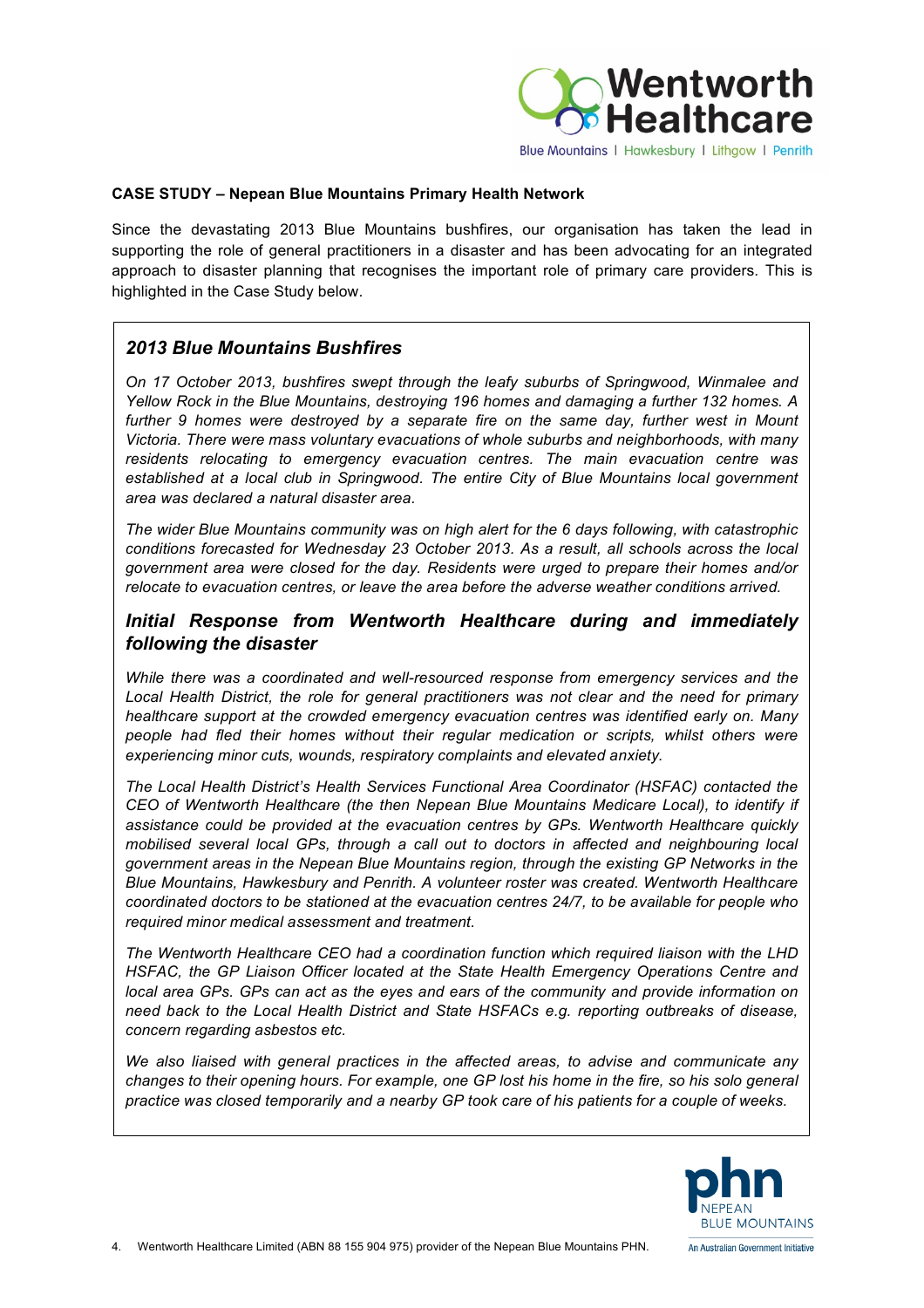

Blue Mountains | Hawkesbury | Lithgow | Penrith

*The situation at the emergency evacuation centres was monitored daily, until the crisis passed. A week after the event, the demand for GPs to be on hand at evacuation centres eased and the operation was disbanded.* 

*During this period, Wentworth Healthcare liaised with peak organisations such as the NSW & ACT Royal Australian Collage of General Practitioners (RACGP) and the NSW Australian Medical Association (AMA) to ensure coordinated messaging to GP members from all organisations. This included who to contact locally through Wentworth Healthcare during the disaster and the identification and promotion of existing patient education resources from the peak bodies relevant to the health effects of bushfires and disasters that GPs could use with their patients to support them immediately and over the longer term recovery period. For example public health information about safety of asbestos, and information on management of media watching for parents.*

In the weeks following the disaster, Wentworth Healthcare worked quickly to secure additional *funding for counselling services for local residents and focused on the immediate recovery phase of the disaster. This included liaison with organisations supporting the community following the bushfires such as the Wellbeing Sub-committee of the Bushfire Recovery Committee, Mountains Community Resource Network, Local Health District and others.* 

*The lessons learned from the 2013 Blue Mountains Bushfires were the catalyst for better defining the*  role of primary care, in particular General Practitioners in natural disasters. It led to the publication of *"Planning for Disaster Management: An emergency preparedness guide for Primary Health Networks and others supporting the local General Practitioner response during emergencies (Sharing the experience of Wentworth Healthcare, provider of the Nepean Blue Mountains Primary Health Network)" which was launched at the World Association for Disaster and Emergency Medicine (WADEM) Congress on Disaster and Emergency Medicine in Brisbane in May 2019 and has been shared extensively with other Primary Health Networks. The publication details our experience and insights as well as what PHNs can do to be prepared when a disaster strikes and how they can support general practice response and GP Emergency Management Coordination Procedure including Resources & Templates that can be used by other organisations.*

#### *How did this inform the PHN's response in the 2019-20 bushfires?*

*The lessons learned by GPs and Wentworth Healthcare during the fires highlighted the need for GP preparedness to improve response and recovery outcomes. Through an iterative process, collaborating with all those involved in the 2013 bushfire medical support management, we developed discussion documents, as well as procedures and resources to ensure we are ready if (or rather, when) a natural disaster occurs in our area. These guidelines were 'road tested' in the 2019/2020 bushfires and has meant that as an organisation we were better prepared for this most recent crisis.*

*Compared to 2013 response, this was much more coordinated.*

GPs on the volunteer register were communicated with regularly and were on alert in case they were *needed at an evacuation centre. 'Evacuation centre kits' were ready to deploy to GPs if they were required to attend an evacuation centre. The kits contain resources and tools GPs would need in addition to their own doctor's bag. For example additional medical equipment and first aid supplies, identifying vest (fluoro/ reflective tabard with DOCTOR emblazon) so they could be easily identified, blank script pads and blank note pad, triplicate pad of patient summary forms, list of relevant contact numbers, local pharmacy etc.*

*Regular communication was distributed to all general practices in the region to keep them up to date* 

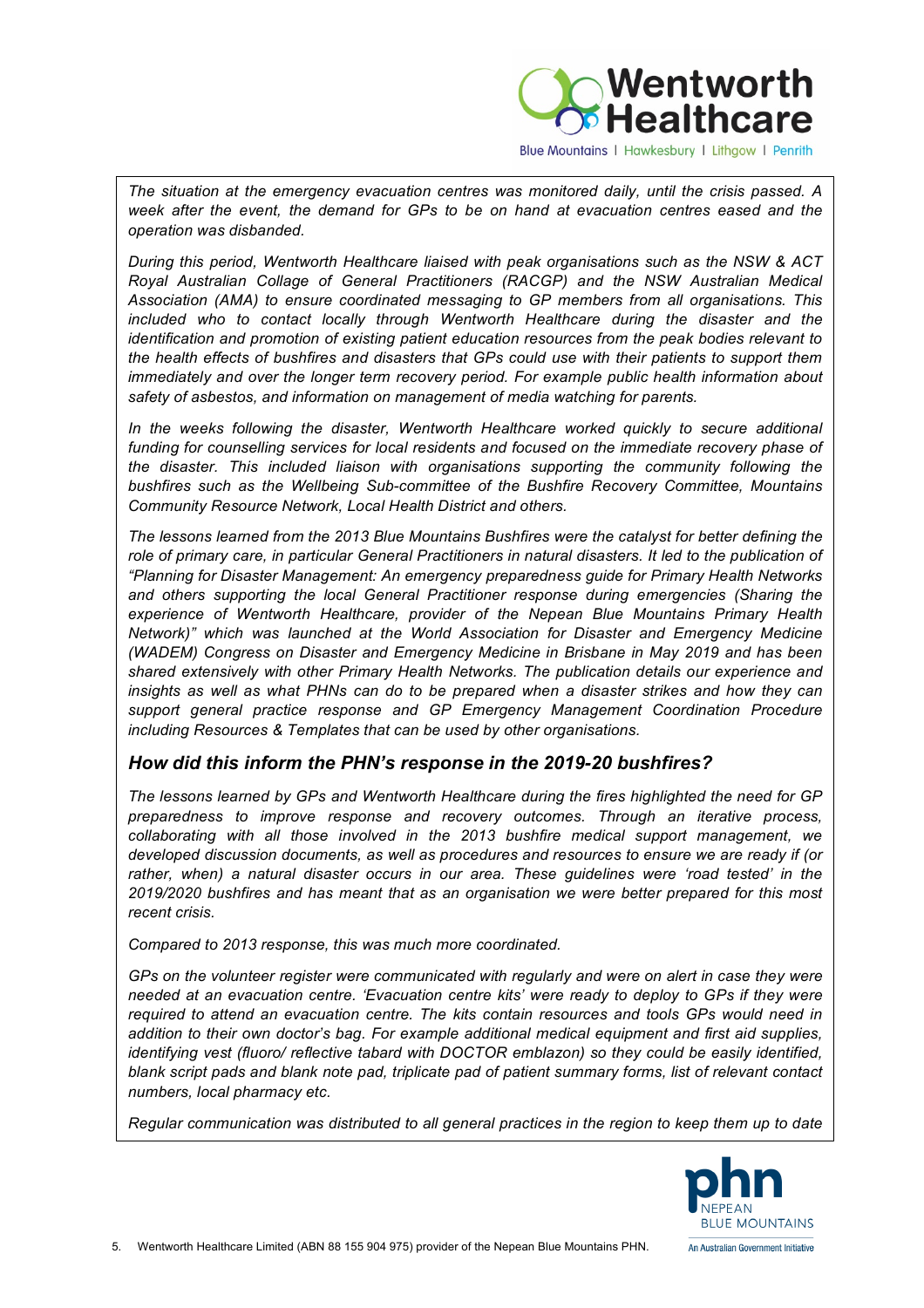

*with the situation, alert them to relevant resources and communicating what they could do to assist from their practice (i.e. stay open longer hours if required in some regions, willingness to take new patients etc.).* 

*When we were informed by the LHD of the location of potential evacuation centres, staff could target surrounding general practices and collate information about opening, capacity etc. so this could be provided to people attending the emergency centres if they opened. A list was provided to LHD of these practices, opening hours and also of local pharmacies.*

*PHN practice liaison officers undertook regular check-ins and were able to monitor practice closures, opening times, and could quickly respond to any issues experienced by practices. We knew what general practice coverage was available in the region and could identify any gaps.* 

*Throughout the bushfire crisis, we maintained ongoing communication with LHD. Our PHN participated in the health Emergency Operations Centre meetings (sometimes up to three times a*  day), sharing information to assist in a more coordinated response. For example, we could share *information on Practice openings and where people could attend if they were evacuated. As an example, one weekend there was an evacuation centre set up in Lithgow. The Local Health District requested a GP to go to the centre as they were concerned people would not have access to a GP for scripts and minor issues. They wanted to prevent avoidable presentations to Lithgow Hospital Emergency Department, which was already understaffed and reporting capacity issues with smoke inhalation from fire services personnel and others. The entire region was cut off due to the fires blocking major roads and it would not have been possible to get a GP from the volunteer register into the city centre. The PHN was able to identify, liaise with, and share information about, a General Practice in the town centre close to the evacuation centre that was open over the weekend on Saturday and Sunday extended hours and were willing to see new patients / patients from other GPs. Staff in the evacuation centre were able to refer evacuees to this practice rather than ED.*

*We were also able to communicate with GPs about status of nursing homes and if there were evacuations (GPs provide care to residents in nursing homes). In some cases we contacted the GPs associated with the nursing homes to let them know about the evacuation and where patients were being transferred.*

#### Question 3: What approaches could be adopted to better support primary care providers to provide health services in the response and recovery phases of a natural disaster?

**Any approach needs to build on the clearly defined roles of primary care providers and PHNs during disasters that extends existing capabilities of PHNs.** 

Primary care providers offer a ready-made workforce that can provide an appropriate care response in a timely way during a disaster, reducing pressure on acute care services who can then focus on acute care needs.

PHNs key strength is providing a coordination role rather than directly delivering the service themselves. This includes before and during a disaster as well as in recovery work.

Processes need to be developed and implemented and arrangements documented in health response plans that support primary care providers to provide health services in the response and recovery phases of a natural disaster.

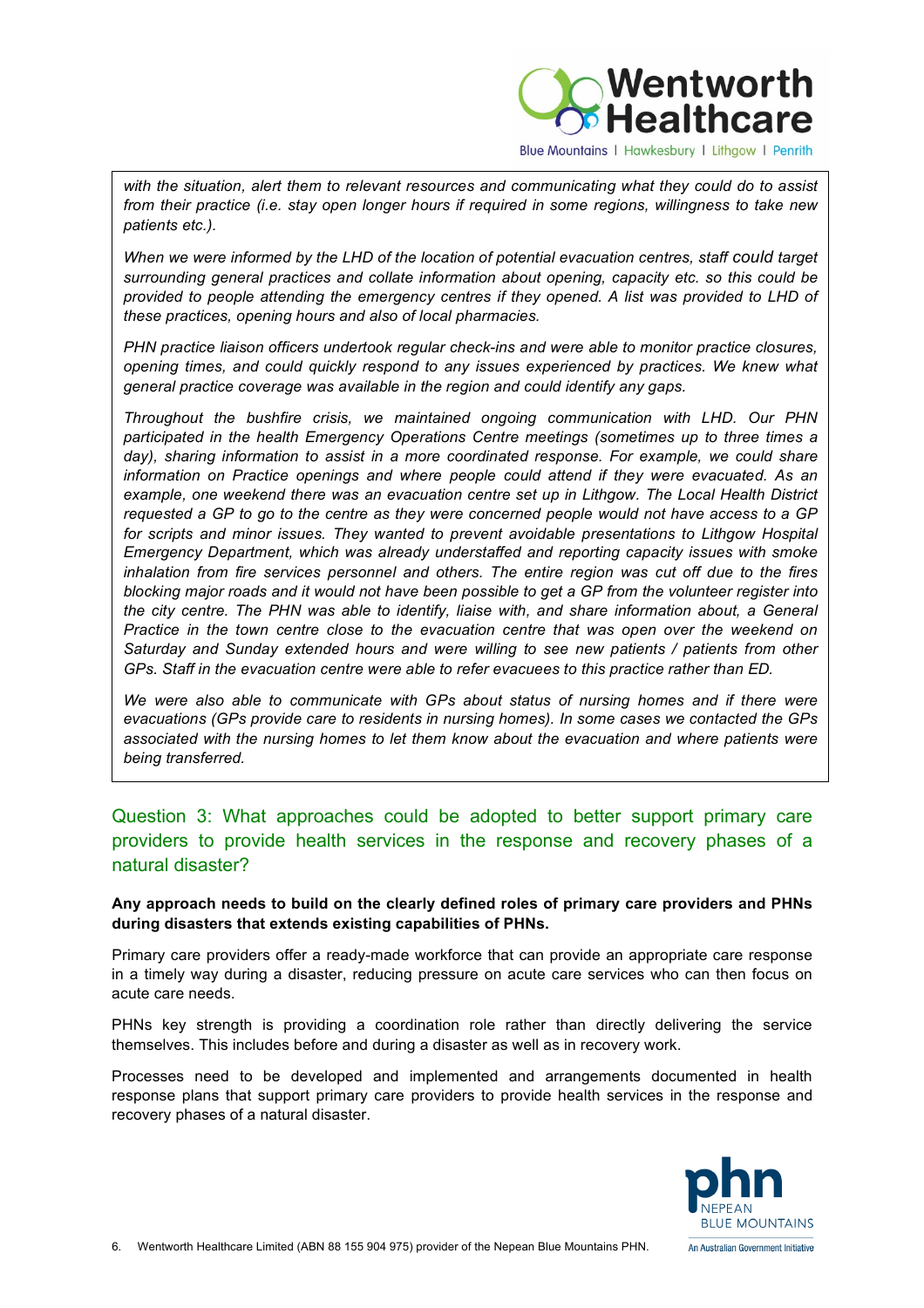

#### **The Federal Government should recognise the role of PHNs in preparedness and coordinating the primary care response to natural disasters (not just recovery) and fund PHNs to undertake this work**.

Sharing approaches, particularly what is working well in relation to integrating primary care providers and PHNs in natural disaster preparedness, response and recovery, between regions (in NSW this would be between Local Health District regions) and States to avoid duplication of work.

There should be national consideration of item numbers for primary healthcare providers that can be utilised during a natural disaster response to ensure primary care services can be provided in alternative locations if required.

Other suggested approaches include:

- $\circ$  Promotion of the benefit of the My Health Record with providers during disasters.
- o Emergency provider numbers for GPs.
- o Continue telehealth item numbers for rural and urban areas.
- o Widely available e-prescriptions.
- o A well-coordinated medical surge workforce.
- o Easing of access criteria for mental health support e.g. removing the need for a diagnosis or a Mental Health Treatment Plan in order to access Better Access to Psychological Services.

Other ways that PHNs can engage and support primary care providers in disaster preparedness, response and recovery include:

- o Provide training workshops on disaster preparedness, response and business continuity.
- o Provide regular communiques to providers in the event of a disaster.
- o Recruit a standby register of GPs and nurses to be deployed to emergency evacuation centres
- $\circ$  Liaise closely with primary care providers in affected areas around amended service opening hours, equipment supplies, workforce shortages and patient demand. Assistance can be flexibly tailored accordingly.
- o Provide grants to general practices to extend their opening hours.
- o Act as a conduit for up-to-date information and resources.
- o Mobilise a surge workforce to respond to high demand / workforce gaps in the event of a disaster.
- $\circ$  Assist health services to establish 'buddy practices' to help with patient overflow and service closures.
- o Provide training in Major Incident Medical Management Support for interested clinicians.
- $\circ$  Coordinate debriefing sessions for primary healthcare professionals participating in disaster support.